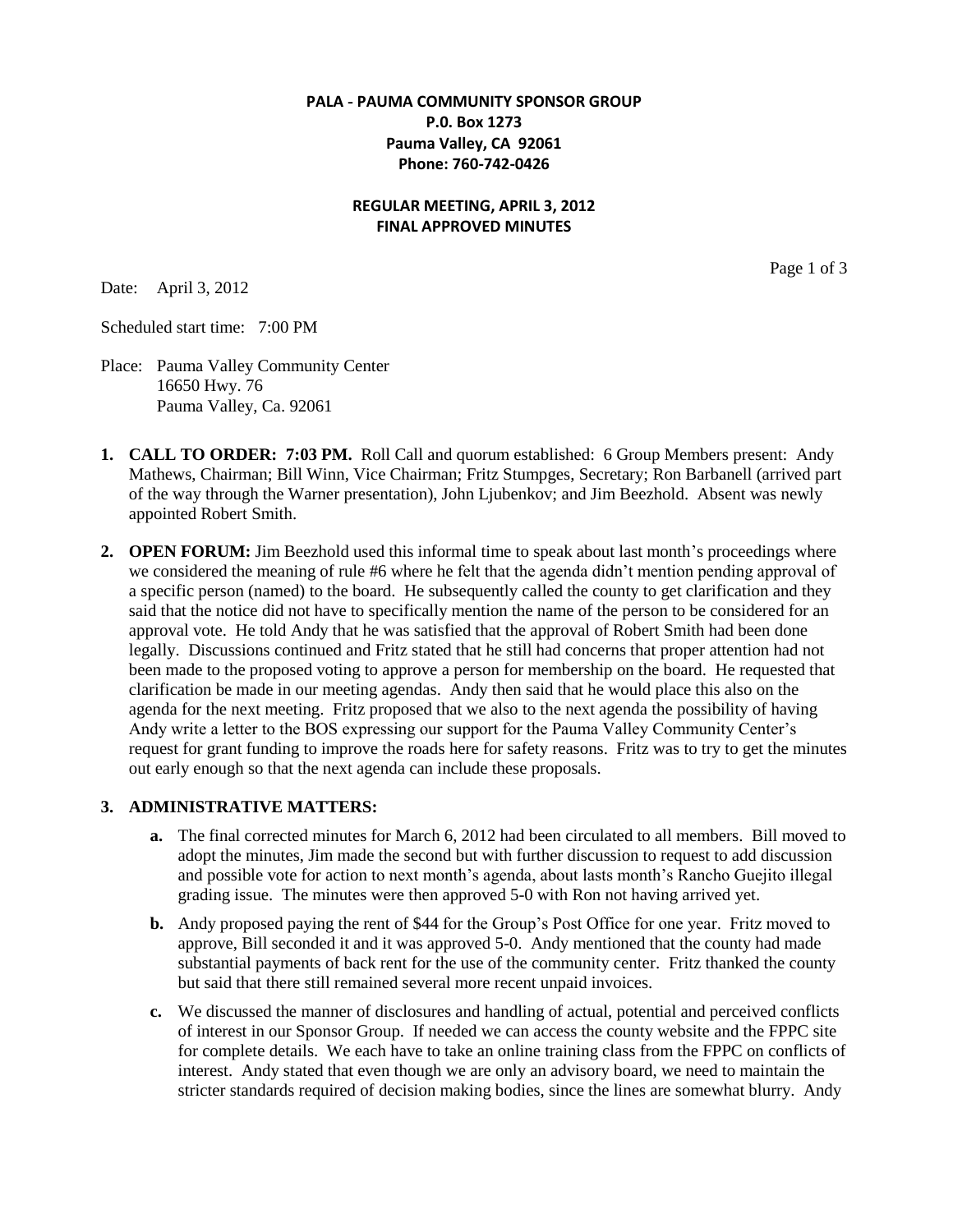mentioned some lines not to be crossed: no gifts received of more than \$420 from an applicant before us and within 12 months before it; no gifts of more than \$420 from any individual in a calendar year; report all gifts of over \$50; we must recuse our self if a property being discussed is within 500 feet of our property or any property in which we have more than a 10% interest; also, the same applies for any property in which we have a greater than \$2,000 interest or if discussion involves any source of personal income of more than \$500, or \$250 if for a family member in the previous 12 months. There is a further extension of these rules in that it is best to not even have a perceived conflict; even though there was no actual conflict, it is better to recuse one's self.

#### **4. DISCUSSIONS:**

**a.** Ali Shipori, a land use expert, and principal planner for the 515 acre, Warner Ranch Development, then made the first of several planned presentations on the proposed development. They had just made a draft submittal, including the initial EIR, to the County this morning. The project started back in 2005 when the zoning was 2.33 du/acre. In August of 2011 the parcel was made a Special Study Area requiring a Master Plan and this was to include 3 areas: Service and Infrastructure, Community Character with visual impact and lands compatibility, and economic impact under previous PAA and Job/Housing imbalance which might increase the necessity of this development. They had hired Ross Arron (?), president of Market Point Advisors(??), who is an expert on the Economy, Jobs and Housing relationships, to make this plan. He stated that their study showed it would require local housing to meet the current and future jobs development in the area and minimize commutes and greenhouse gasses. First they defined the market area, which they named the Pala CMA (competitive market area), as consisting of zip codes 92059, 92061, 92082 or Pala, Pauma, and Valley Center. The California Department of Employment listed 8,654 jobs in the area. There are 6,566 people over 16, employed in the area and not working at home. This implies that there are about 2000 people driving in each day to fill the jobs. By adding in 3000 people who commute over 30 minutes a day because they must be leaving the area, we are now up to 5,000 people who have to drive into the area. The average job salary here is only about \$37,600 and with this, would only be able to afford about \$185,000 housing. They then had to assume that there would be dual income households making about \$75,000 and able to afford a \$385,000 home. New housing requires an average of about \$130,000 income to buy. There are currently about 1,479 houses that are in entitlement process today; 123 are attached units, or only about 18% are potentially good for sub-\$500,000 workforce housing. There is not enough housing being planned for those who work and live here. You have to go out to 20 miles, like San Marcos and Vista to get \$400,000 housing, unless you want your tax dollars to flow north to Temecula and Riverside County, he said. He emphasized that he was not talking about affordable or subsidized housing. Andy asked him where all of the people who were working here now were living. He said that some were living in substandard housing and some were doubling up with several families living together to afford a house, and that also some 1,100 or so were commuting outside over 1/2 hour. Ali then told us how they had begun planning by looking at this beautiful parcel and thinking that 2 acre homes might be appropriate. But after looking at the adjoining land uses; of high density housing (Pala) and the casino with a huge parking structure and hotel, they were forced to consider who might actually buy housing here. He then showed his diversified plan of a gated 780 units with small single family detached housing, some attached housing made to look like a larger home, and then graduating up to 6 to 8,000 sq. ft. lots. It includes a 3 acre public park, club house, and several smaller parks. They are also proposing to preserve 370 acres or 65% undeveloped. As for Infrastructure, they are proposing a county fire station and a sewage treatment plant sized only